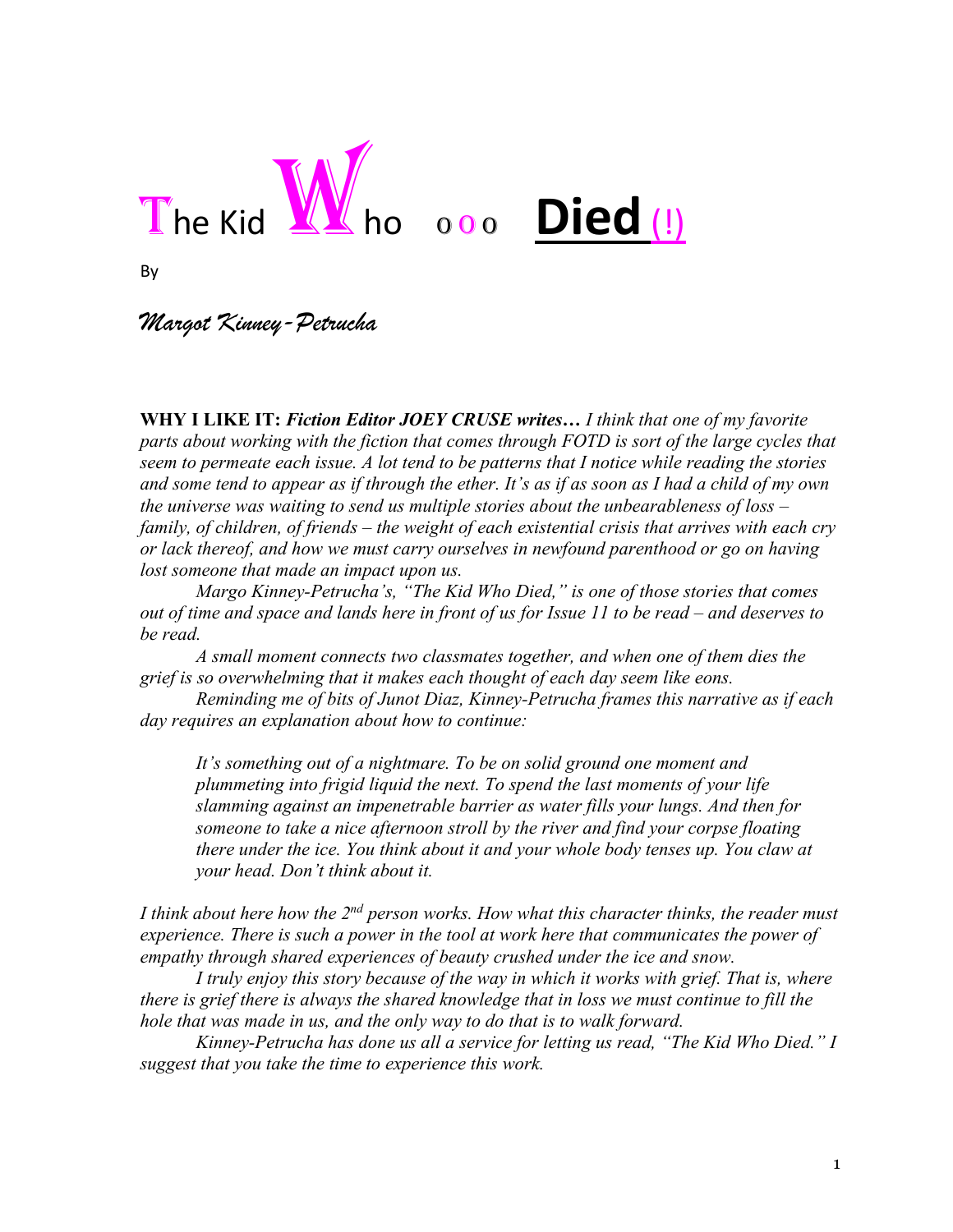#### **QUALITY QUOTABLE** *(for the love of language…)*

You can't be satisfied with a chaotic universe because you're built to create structure and that's in your goddamn DNA so don't fight it.

## The Kid Who Died

## Friday, 8:30PM

Hold your breath. Wait. Let a minute pass. Hear your heartbeat quicken. Let your brain get all fuzzy. Close your eyes and puff your cheeks out. Keep holding until it feels like your skull is going to cave in. Hold on a bit longer. Exhale. Force your lungs to keep the air out. Do not inhale. Tense your face. Reach your limit. Gasp for air. Your body relaxes. Your heartbeat slows. Everything resumes normal function as if nothing happened. That's how long it must have taken. About two minutes. Maybe more. Maybe less if she was struggling. Don't think about that.

## 8:47PM

Can't focus. Remember to breathe. Push your chair back away from your desk. Look at something twenty feet away, exercise your eyes like Mom taught you. A tree outside your window stands silhouetted against the reddish sky; the clouds reflect the lights of a distant city you went to once. You had a nice time. But there's usually not much going on there and it's a long drive so it's not really worth visiting.

Someone's pissing under that tree now. Wonder why they don't just come inside. The dorms are right here, plenty of bathrooms. It's kind of funny. Smile. Stop smiling. The sky is weighing down on you. Focus.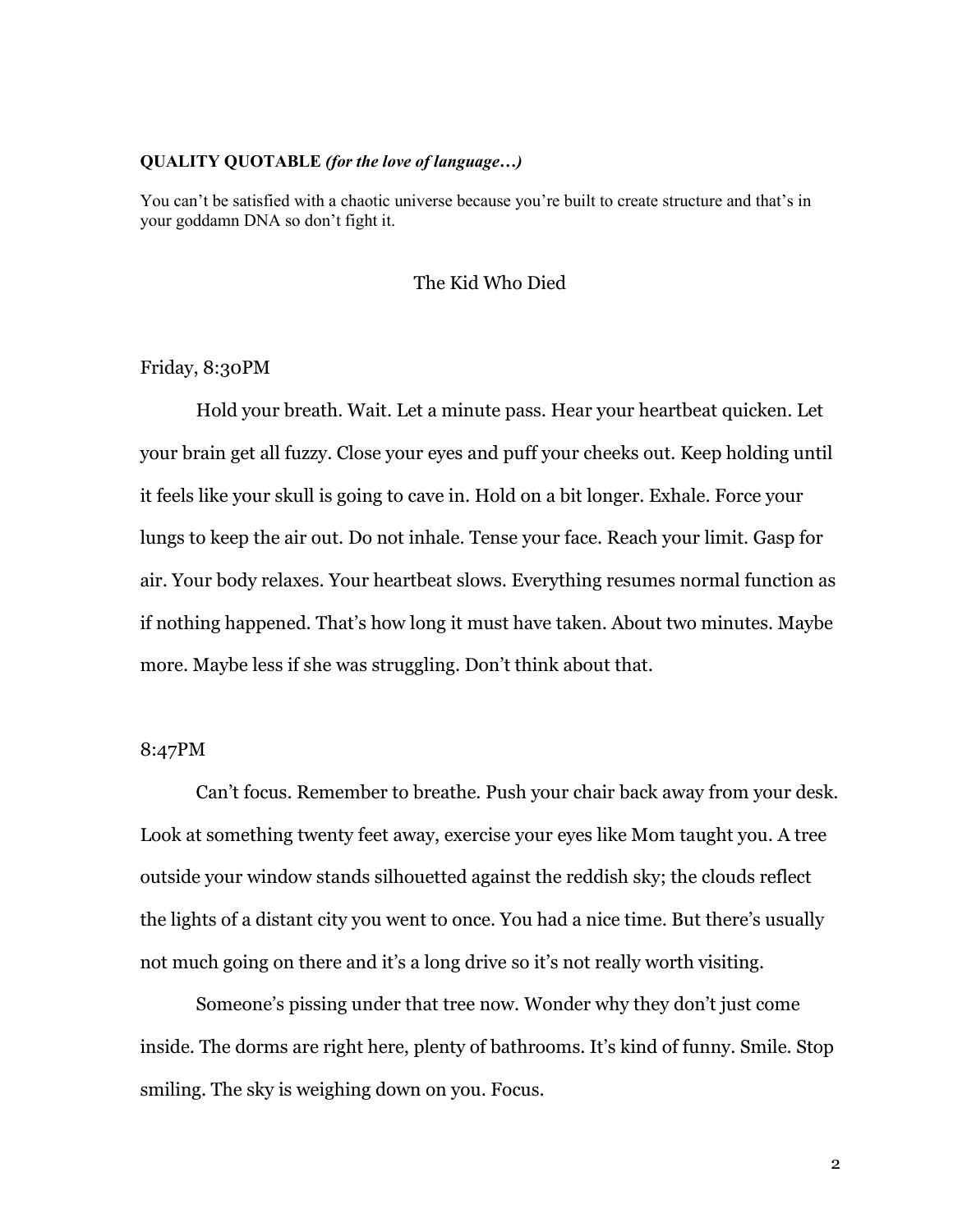## 9:05PM

She's blocking your thoughts. Take a moment to push her away. Be gentle, like they told you to be.

## 9:07PM

It doesn't take. She's still there. Her nose is still buried in her phone. She's sitting on a stubby barstool, surrounded by friends, in that house with the sticky floors. You're still quietly observing as she accepts a drink and takes a swig, eyes still fixated on her little screen. Your mind is still muddled from whatever blend of liquids is in your cup. You're still staring at her. She's still glancing up at you and grinning slightly, giving a small wave of her hand to invite you closer. Your legs are still tensing up as you walk towards her. She is still smiling. The ice is still cracking. She is still underwater. She is still drowning. She is still dead. She is still dead. She is still dead. She is still

#### 9:10PM

Lie on your bed. Hold your breath again. Two minutes. Less. Close the blinds. The red sky bleeds through. Ignore it. Don't ignore it. Shut your mind off. There is only you and the room and the sky and this pain you haven't earned. Don't cry.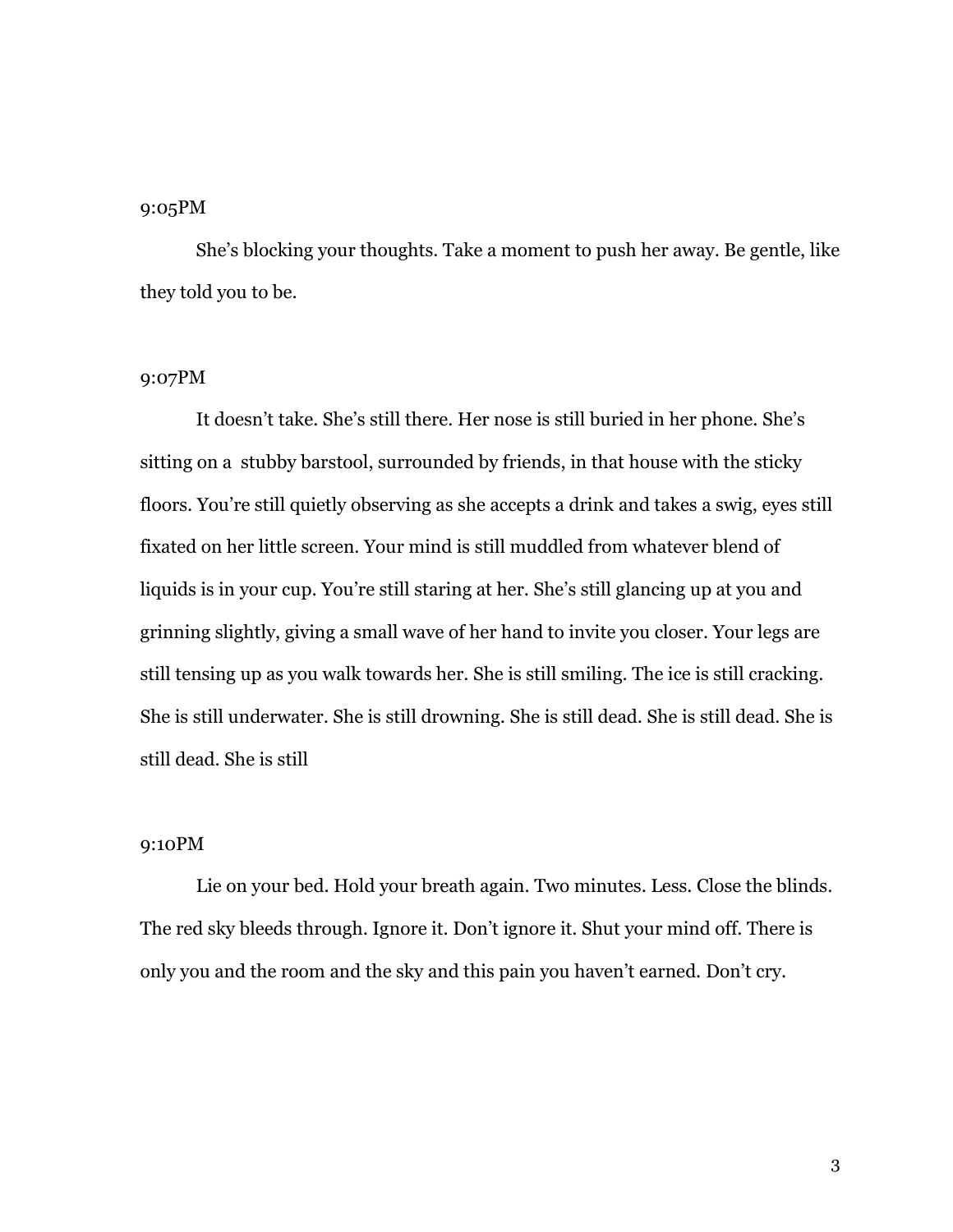## 9:38PM

How long have you been lying here? Get up. Get up.

Seriously, get up. You're numb. Your mind is still off. Your mind is still muddled. You're still slightly drunk for the first time. You're still looking at her. Still trying to make small talk. Stop. Stop. Stop. Stop. Stop. STOP. STOP.

#### 9:40PM

Fine. Think about it then. Relive it like you've done over and over and see if it gets you anywhere. The memory's muddled anyway. More muddled everyday. Let it fade. Let her fade. Run through it all again. She's on her phone. No. Start over. She *was* on her phone. Her friends stood around her, drinking and giggling. There was a big crowd dancing until the music shifted. The energy died down and everyone scattered to various walls and objects, leaving open spaces throughout the room. She looked at you. She smiled and waved from her stubby barstool. You walked over to her. She asked if you were enjoying linear algebra, the class you shared. You croaked out a few witty remarks to keep the conversation going. Some song started to play and people thought it was good. A crowd cheered and gushed to the center of the room. You asked her if she wanted to dance. She said no.

One of her friends headed to the front door and called out to her. You didn't quite make out what he said, but then she turned to you and asked "Wanna come with us?" You said yes.

You were in the car on the way to the city. The sky was red. She didn't talk much on the way there. Neither did you. You were both in the back seat. Someone sat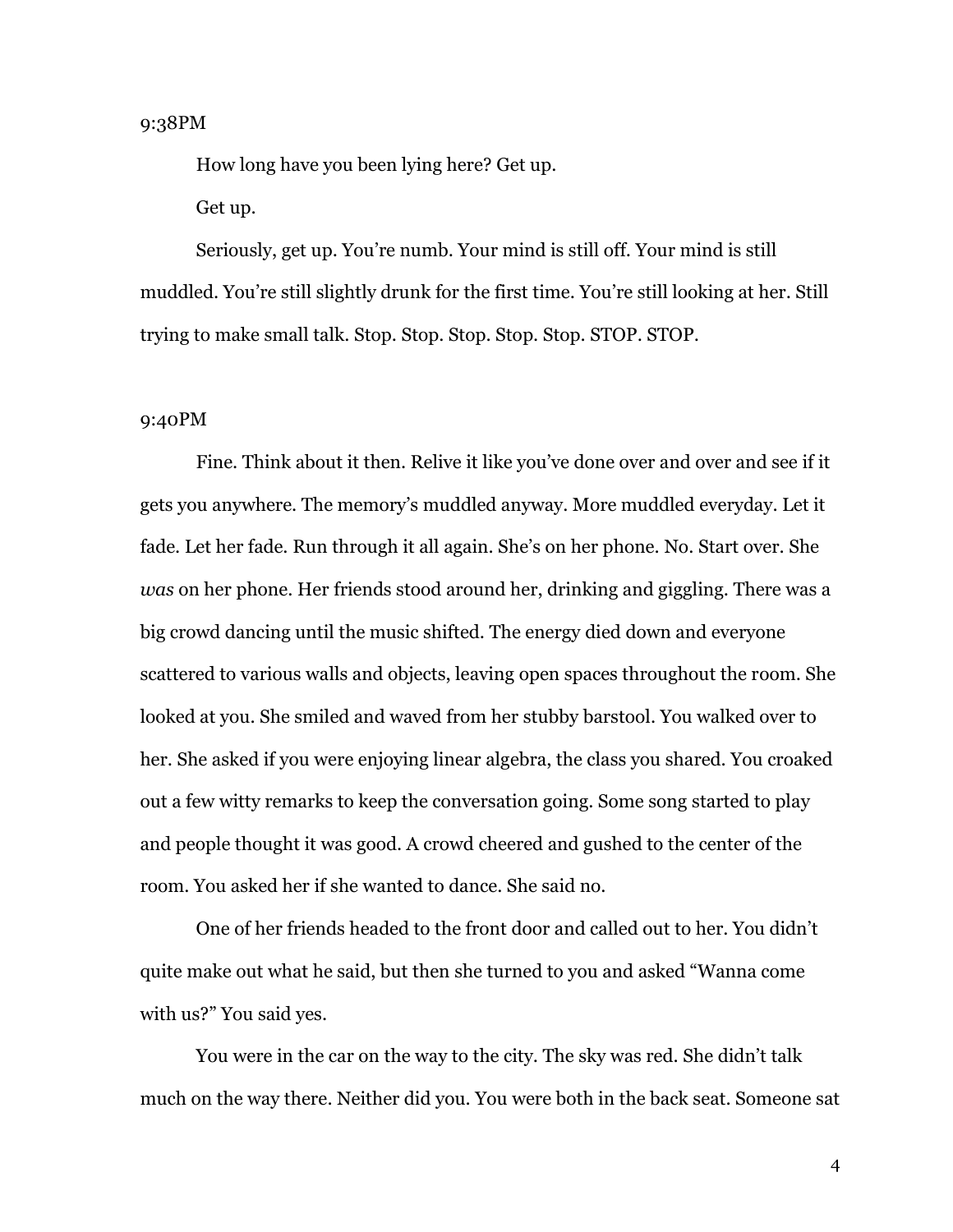in between you, physically breaking the tension. The driver, front seat, and middle seat kids chattered the whole ride. You occasionally chimed in with a cough or snort if they said something funny. She said something at some point, some kind of inside joke that made her three friends laugh. The middle seat kid gave her a noogie.

And she kept looking at you. On and off, but consistently. Maybe it was just because you were looking at her.

You were in the city. You still had no idea what you came for. The driver pulled the car over and you all walked a few blocks down a dimly lit road. Snow was falling. You felt oddly safe. You, her and the rest of the group rounded a corner and found a small playground. It was tucked away in a quiet spot between three buildings. A big, tall slide and a short set of swings. Each structure was worn but sturdy, well-built but abandoned. It would have been unsettling to look at, haunting even, if it weren't so inviting that night. Like someone had put it there just for you.

You were on top of the slide. She stood behind you, waiting for you to go down, cheerfully egging you on. Once she realized you were too much of a wuss to do it alone, she sat down, wrapped her arms around you, and said you could do it together. And you did.

Everyone ran to the swings and grabbed a seat. You swung. You giggled every time two swings were married. One friend yelled out about how he felt so fucking alive, man! He jumped off the swing and fell flat on his ass. It was so funny. You caught snowflakes on your tongue.

The snow started accumulating so you all decided to go home. The car was quiet on the way back. The middle seat kid fell asleep leaning on her. She kept

5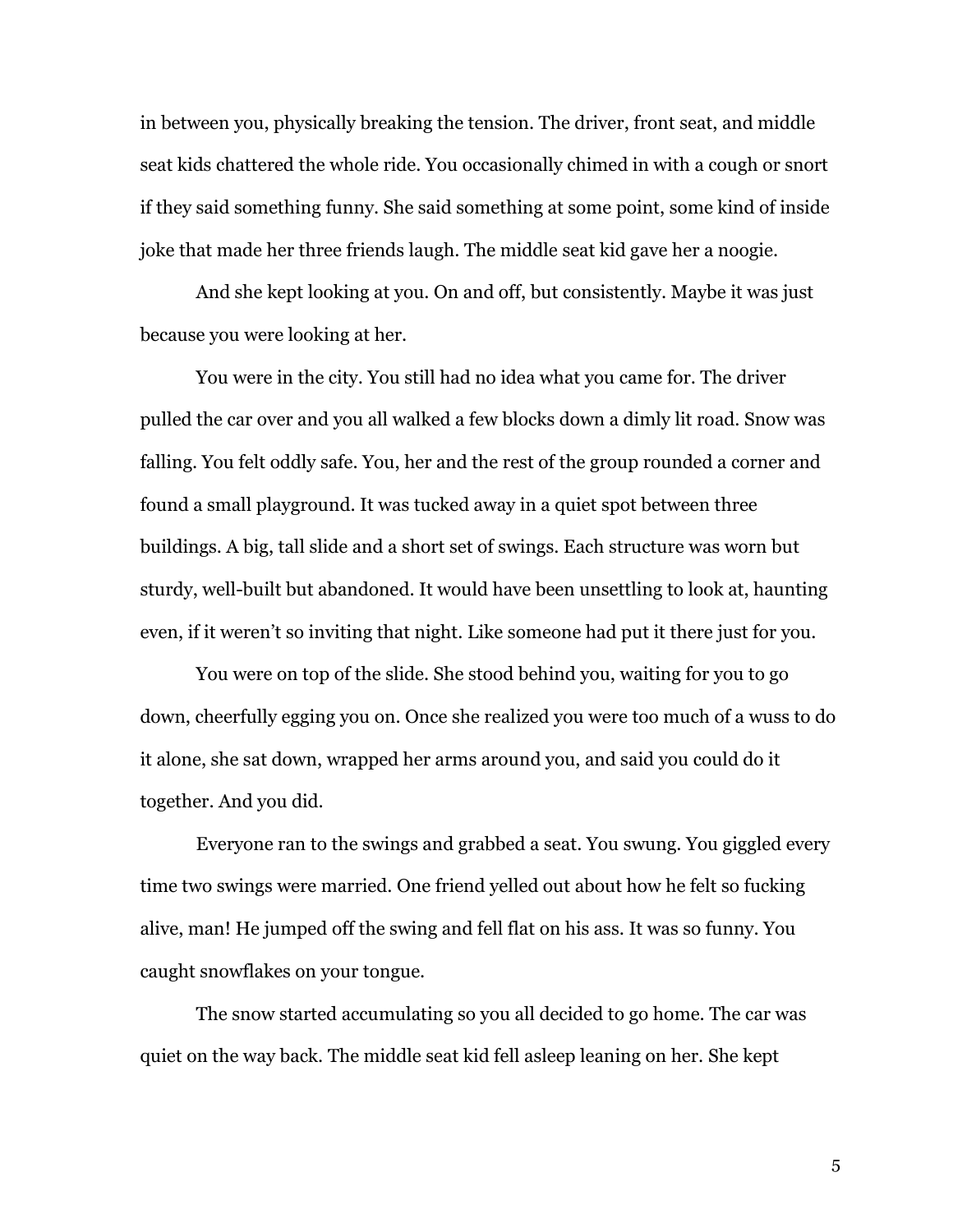looking at you, then at her sleeping friend, then out the window at the snow. Your heart was full.

You were dropped off at your dorm. You stepped out of the car and felt pained for a moment when you realized the night was over. But then you heard her say "wait" and she left the car to give you a hug. Just that, then a quick "good night" and she slipped into the back seat and the car drove off. You stood in the snow for a little while longer. Your hair got wet. You swung yourself around a street lamp. You'd never felt that way before.

And then a week later she drowned under a sheet of ice and died. Happy? Get back to work.

10:14PM

Get back to work.

## 10:37PM

Get back to work.

## 11:06PM

You don't get to sit there and do nothing because she died. You don't get to grieve this much for someone you barely knew. You don't get to feel the way you feel about her. You don't get to feel the same pain her friends feel, her friends who have known her for years and have grown with her and know things about her you never earned the right to know. You don't get to love her.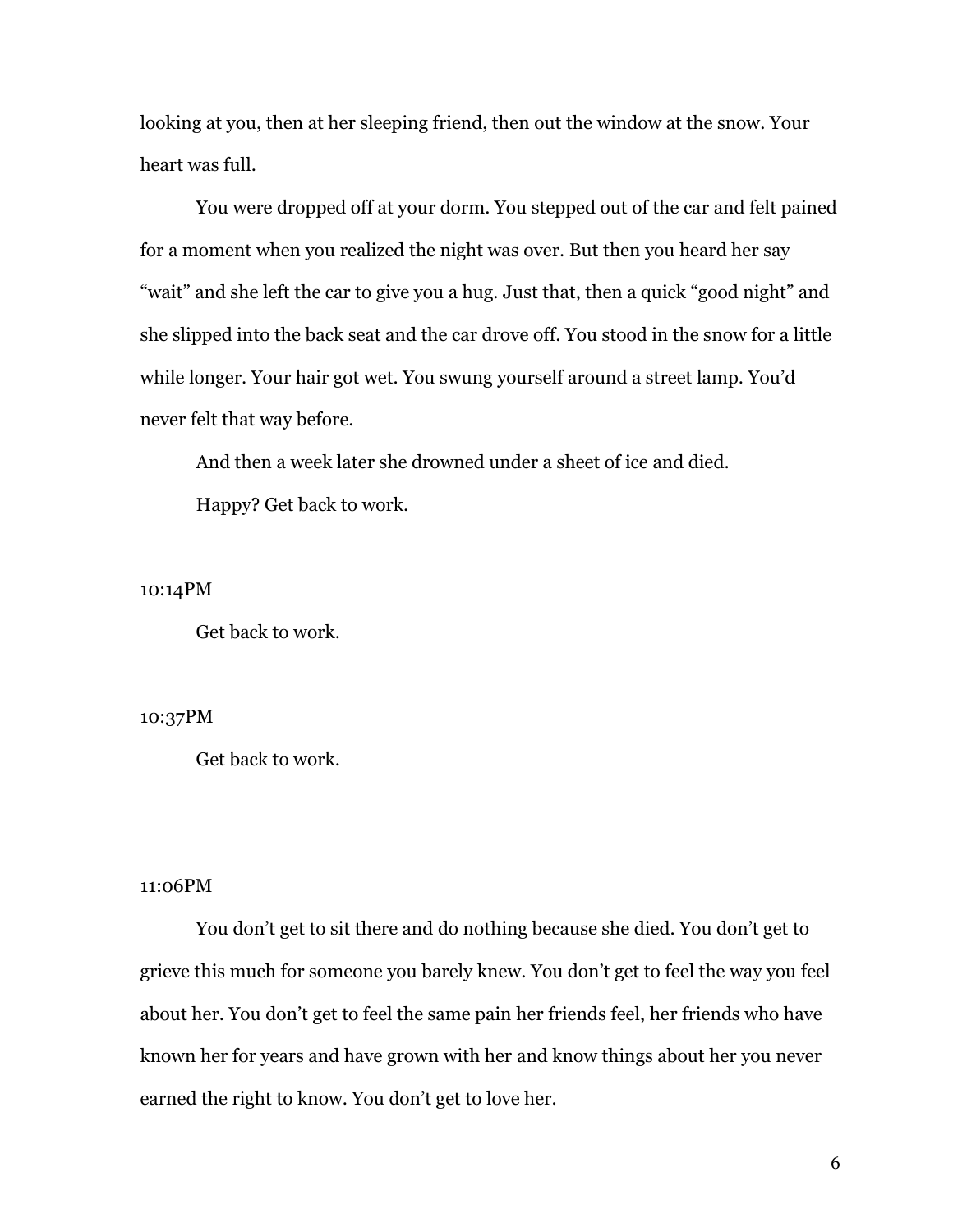Get back to work. Find the eigenvalues of matrix B.

## 11:11PM

Fine. Cry.

Waste of time.

# 11:21PM

You think about how horrific it is. To be sealed under ice with no way out. It's something out of a nightmare. To be on solid ground one moment and plummeting into frigid liquid the next. To spend the last moments of your life slamming against an impenetrable barrier as water fills your lungs. And then for someone to take a nice afternoon stroll by the river and find your corpse floating there under the ice. You think about it and your whole body tenses up. You claw at your head. Don't think about it. Don't think about it. But you're thinking about it and you think about it until it makes your head spin and you grab a plastic bag and breathe into it until you pass out.

#### 11:35PM

You wonder how she got under the ice in the first place. Why was she alone? Why was she walking on thin ice over a river? You wonder if she wanted to die. Or at least if she didn't mind it. You wonder if she didn't struggle at all and just breathed in and let go. You wonder if she's happy with how it ended.

## 11:37PM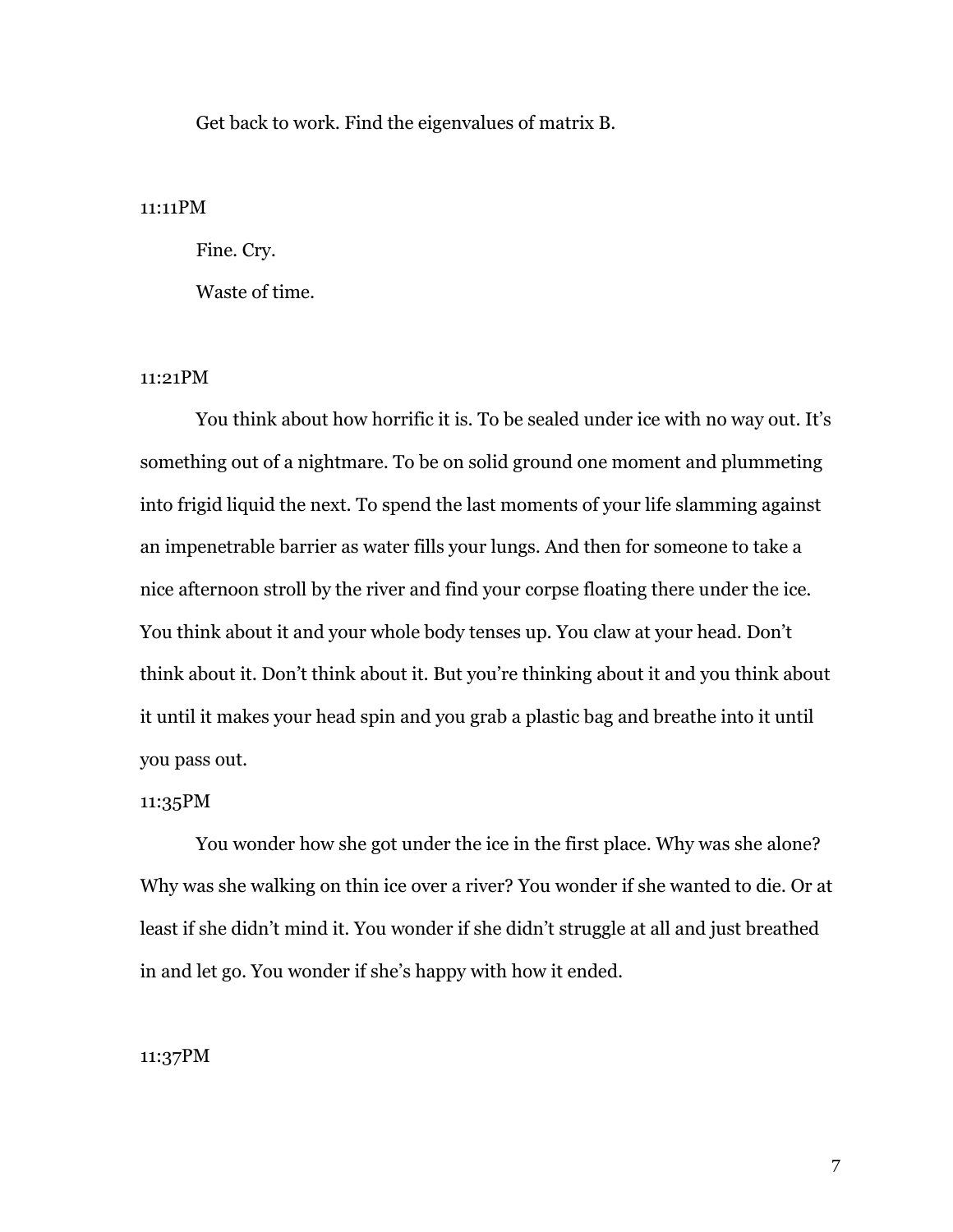You remember how you found out. You were in class. Linear Algebra. People were whispering about what had happened. You were zoning out, but you heard her name and your ears perked up. They were saying she'd drowned. You knew you must have misheard them. The professor arrived late and brought the news down hard. He assumed everyone already knew, there had been an email about it the day before. You hadn't checked. All the blood fell from your heart to your feet. You learned what a panic attack is.

#### 11:41pm

Wonder about fate. Wonder how it could happen so suddenly and out of nowhere and how this could happen to someone so young and smart and with so much potential. Wonder if she died for a reason. Wonder if she didn't. No. She had to have died for a reason because if she didn't you'd never move on you'd just lie here and regret never talking with her more or telling her how you feel or insisting that she dance with you that night because it was her last chance to and neither of you knew it yet. You can't be satisfied with a chaotic universe because you're built to create structure and that's in your goddamn DNA so don't fight it. People die all the time from stupid, pointless deaths like this but this one has to mean something.

Or it doesn't. Maybe it doesn't matter at all. Maybe she didn't matter at all. But you know she mattered to you. She mattered to you. She mattered to you and there's no fucking logic behind it and it's stupid and you're stupid and you need to drop it and move on.

Or can you let yourself hurt even if you don't quite understand why? Fine. Try.

8